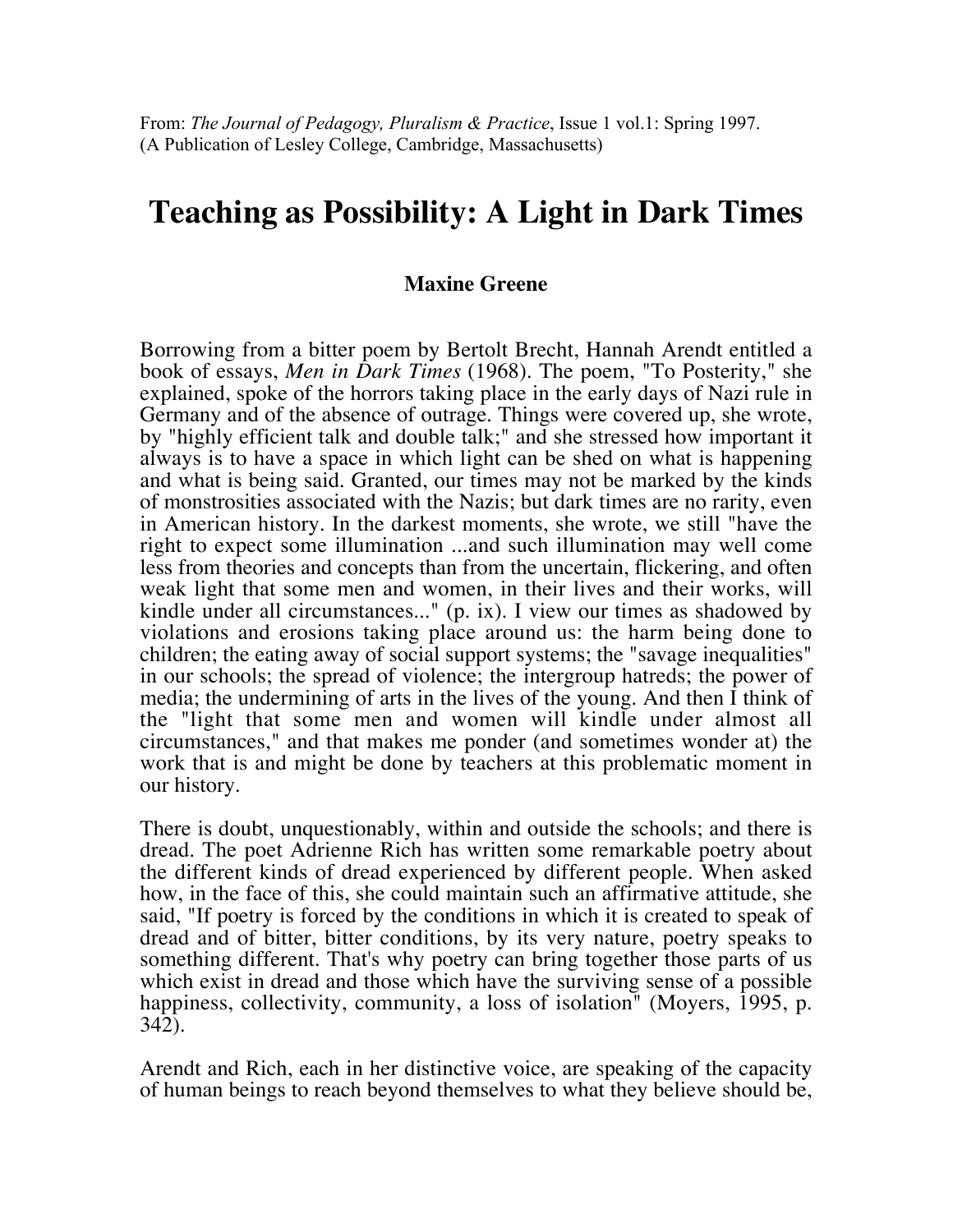might be in some space they bring into being among and between themselves. The two remind us (by speaking of an uncertain light and of something different) of what it signifies to imagine not what is necessarily probable or predictable, but what may be conceived as possible. All of those who have parented children or taught the young may resonate to this on some level, particularly when they recall the diverse, often unexpected shapes of children's growing and becoming. Many may find a truth in Emily Dickinson's saying that "The Possible's slow fuse is lit/ By the Imagination" (1960, pp. 688-689). Imagination, after all, allows people to think of things as if they could be otherwise; it is the capacity that allows a looking through the windows of the actual towards alternative realities.

It is obvious enough that arguments for the values and possibilities of teaching acts (no matter how enlightened) within the presently existing system cannot be expressed through poetry, even as it is clear that the notion of "teaching as possibility" cannot simply be asserted and left to do persuasive work. The contexts have to be held in mind, as does what strikes many of us as a backward leaning, inhumane tendency in our society today. For all the apparent resurgence of Deweyan progressive thinking in the school renewal movement, parent bodies and community representatives in many places are explicitly at odds with what they believe is being proposed. They respond more readily to the media-sustained talk of standards and technology than they do to the idea of multiple patterns of being and knowing, to a regard for cultural differences, to an attentiveness when it comes to voices never listened to before.

Teachers who are consciously and reflectively choosing themselves as participants in school renewal are being challenged to clarify their beliefs and (more and more often) to defend their practices. If the discourse they are developing can be infused with the kinds of metaphor that reorient ordinary common-sense thinking, if they can break through more often what John Dewey called "the crust of conventionalized and routine consciousness" (1954, p. 183) when attention is turned to the school, neighborhood or district discussions may be moved beyond the customary and the selfregarding. If the fears and suffering of local people, some of them feeling themselves to be ignorant and powerless, can be taken into account, what Paulo Freire called a "pedagogy of hope" might even take form (1995), and dialogue of a different sort might take the place of the language of prescription or complaint or demand. If teachers can begin to think of themselves as among those able to kindle the light Arendt described or among those willing to confront the dread and keep alive the sense of "a possible happiness," they might find themselves revisioning their life projects, existing proactively in the world.

Paying heed to the repetitive drumbeat of current concerns--for professional development, standard-setting, authentic assessment, an enriched knowledge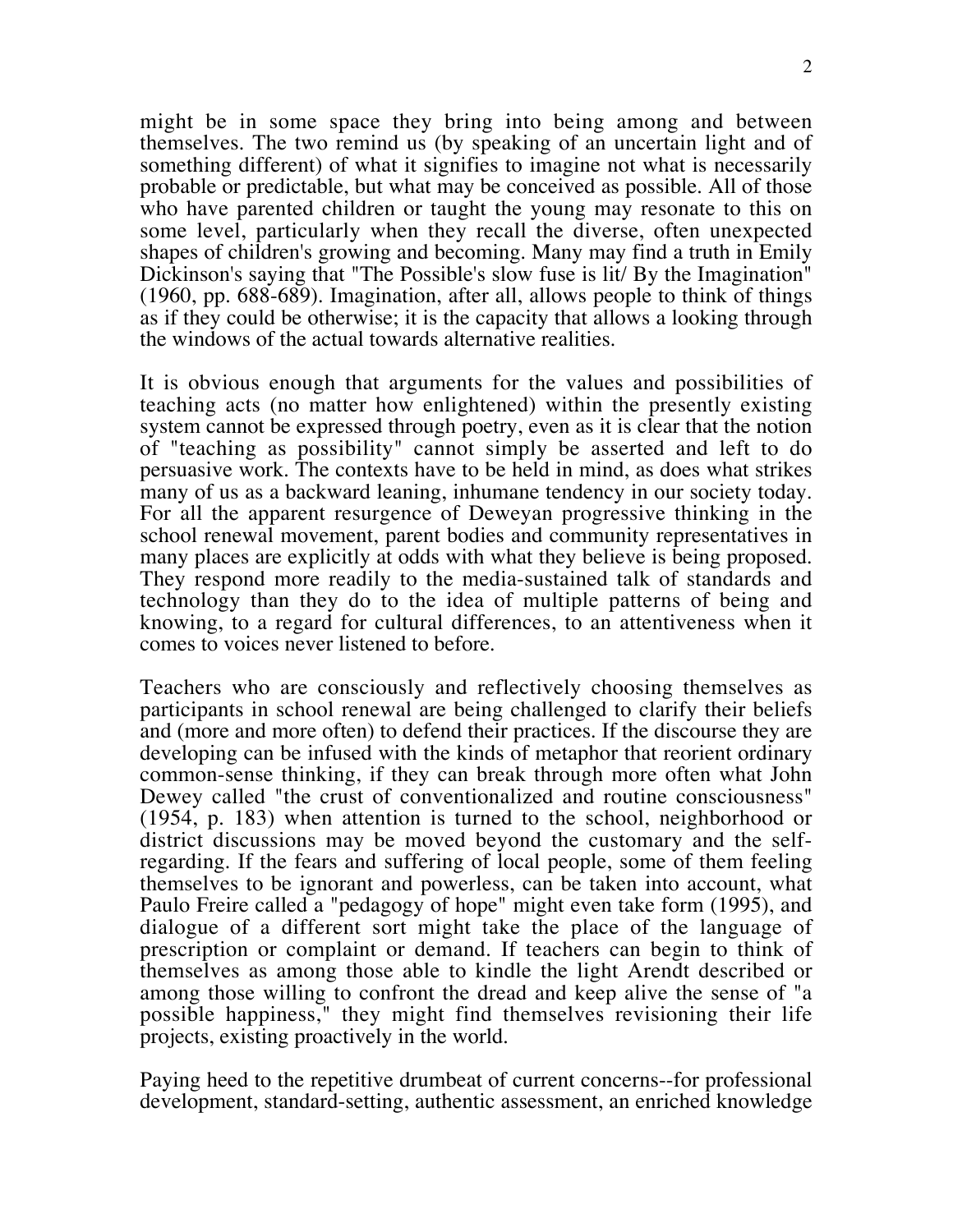base, technological expertise, teachers cannot but occasionally ask themselves "to what end?". There are, of course, the official announcements and prescriptions. There are presumably obvious "goods" linked to each statement of an educational goal. Most often, we realize, the benefits of reform are linked to the nation's welfare, or to market expansion, or to technological dominance in a competitive world. Suppose, however, we were to summon up an articulation of purpose suggested by Rich's "possible happiness, collectivity, community, a loss of isolation." The words imply a reaching out for individual fulfillment among others, in (perhaps) the kind of community in the making John Dewey called democracy. They are, to a degree, abstract, metaphorical; but, speaking indirectly as they do, they respond to some of the evident lacks in our society, to the spaces where people feel solitary and abandoned, to domains of felt powerlessness.

If our purposes were to be framed in such a fashion, they would not exclude the multiple-literacies and the diverse modes of understanding young persons need if they are to act knowledgeably and reflectively within the frameworks of their lived lives. Situatedness; vantage point; the construction of meanings: all can and must be held in mind if teachers are to treat their students with regard, if they are to release them to learn how to learn. Their questions will differ, as their perspectives will differ, along with their memories and their dreams. But if teachers cannot enable them to resist the humdrum, the routine, or what Dewey called the "anesthetic" (1931, p. 40), they will be in danger of miseducative behavior, ending in cul-de-sacs rather than in openings. If situations cannot be created that enable the young to deal with feelings of being manipulated by outside forces, there will be far too little sense of agency among them. Without a sense of agency, young people are unlikely to pose significant questions, the existentially rooted questions in which learning begins. Indeed, it is difficult to picture learnercentered classrooms if students' lived situations are not brought alive, if dread and desire are not both given play. There is too much of a temptation otherwise to concentrate on training rather than teaching, to focus on skills for the work place rather than any "possible happiness" or any real consciousness of self. Drawn to comply, to march in more or less contented lockstep (sneakered, baseball capped, T-shirted), familiar with the same media-derived referents, many youngsters will tacitly agree to enter a community of the competent, to live lives according to "what is." There are, of course, young persons in the inner cities, the ones lashed by "savage inequalities" (Kozol, 1993), the ones whose very schools are made sick by the social problems the young bring in from without (O'Connor, 1996). Here, more frequently than not, are the real tests of "teaching as possibility" in the face of what looks like an impossible social reality at a time when few adults seem to care. There are examples, in Mike Rose's work on "possible lives," for instance, where he expresses his belief that "a defining characteristic of good teaching is a tendency to push on the existing order of things" (1995, p. 428).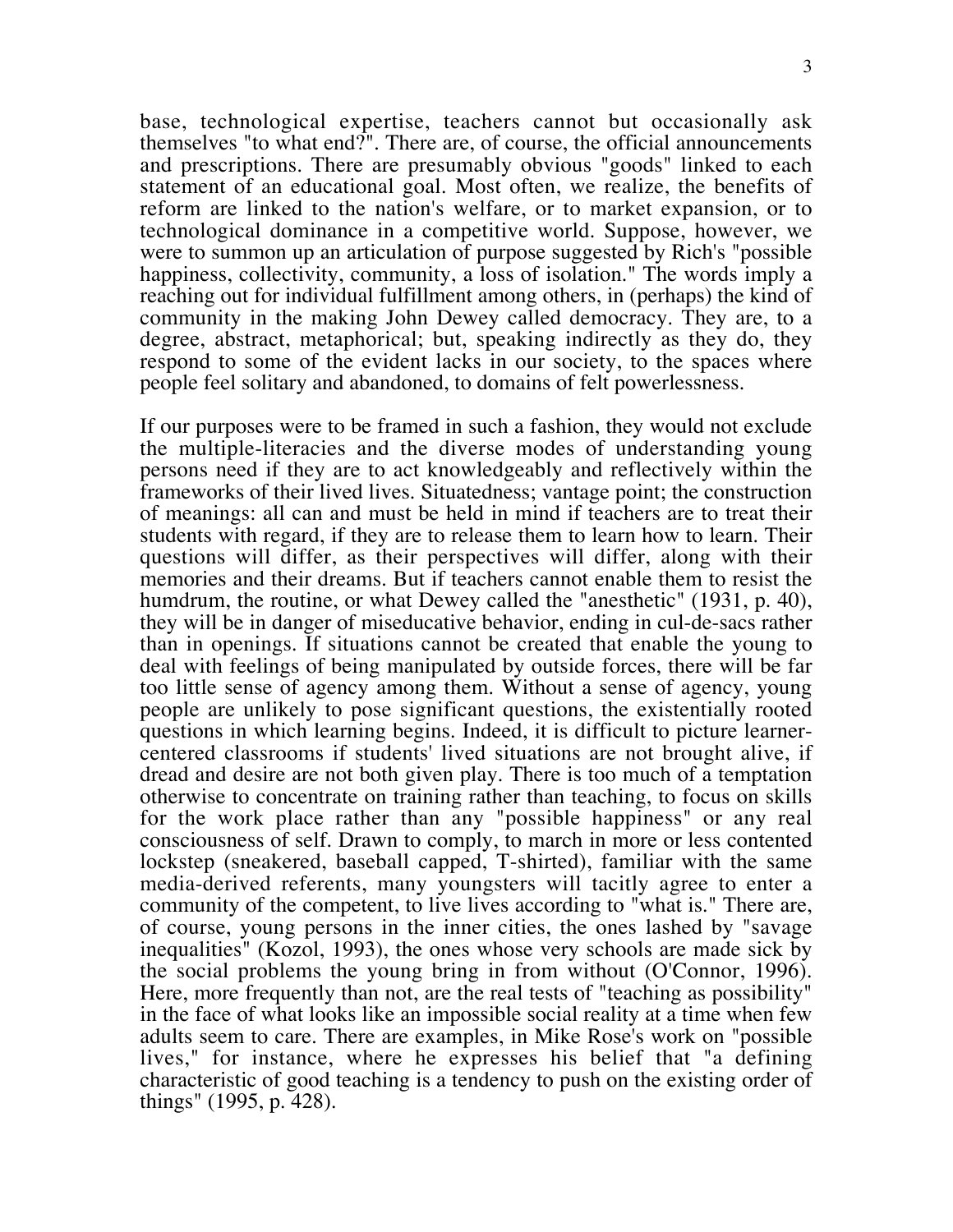In Toni Morrison's *The Bluest Eye*, the child Claudia is explaining her hatred of Shirley Temple dolls, to her the very exemplars of a world of objects, a world in which people yearn for possessions, above all, including white china dolls for Black children. "I did not know why I destroyed those dolls," writes Claudia. "But I did know that nobody ever asked me what I wanted for Christmas. Had any adult with the power to fulfill my desires taken me seriously and asked me what I wanted, they would have known that I did not want anything to own, or to possess any object. I wanted rather to feel something on Christmas day. The real question would have been, 'Dear Claudia, what experience would you like on Christmas?' I could have spoken up, 'I want to sit on the low stool in Big Mama's kitchen with my lap full of lilacs and listen to Big Papa play his violin for me alone.' The lowness of the stool made for my body, the security and warmth of Big Mama's kitchen, the smell of the lilacs, the sound of the music, and, since it would be good to have all of my senses engaged, the taste of a peach, perhaps, afterward" (1972, p. 21). This cannot be attributed to teaching; but it is a "push on the existing order of things"; and it may hold clues to what good teaching can be. Claudia is cared for harshly by her mother; but she is confident of her concern and of her love. She is, at least at that young age, able to resist the existing order of consumable and ownable things and to tap into some deeper need for what she calls "experience." Perhaps this cannot be taught but Claudia's seems to be an insight that underlies the insistences of the culture, that has to do with being sensually alive and within a loving world.

This is not a purely fictional phenomenon. Too many teachers, by now, have read their students' journals and stories and poems; they have exposed themselves to many kinds of dread and many kinds of desire. Much of the suffering, much of the deprivation is due, quite obviously, to economic and social injustices; but there is a sense in which imagination and desire can feed the recognition of the need to transform and, perhaps, the passion to change. To have that sense is to be able to listen to what Wallace Stevens calls "the man with the blue guitar" who "does not play things as they are" (1964, p. 165). Imagination alters the vision of the way things are; it opens spaces in experience where projects can be devised, the kinds of projects that may bring things closer to what ought to be. Without such a capacity, even young people may resemble the inhabitants of the town of Oran Albert Camus described at the start of *The Plague*, "where everyone is bored and devotes himself to cultivating habits." The point is made that you can get through the day without trouble once you have formed habits. In some other places, the narrator says, "People have now and then an inkling of something different" (1948, p. 4). They have had an intimation, and that is so much to the good. He did not necessarily mean an intimation of the end of the plague and a return to normal life. He meant, perhaps, an intimation of mortality, of injustice that has to be struggled against, of silences that have to be acknowledged and at once overcome.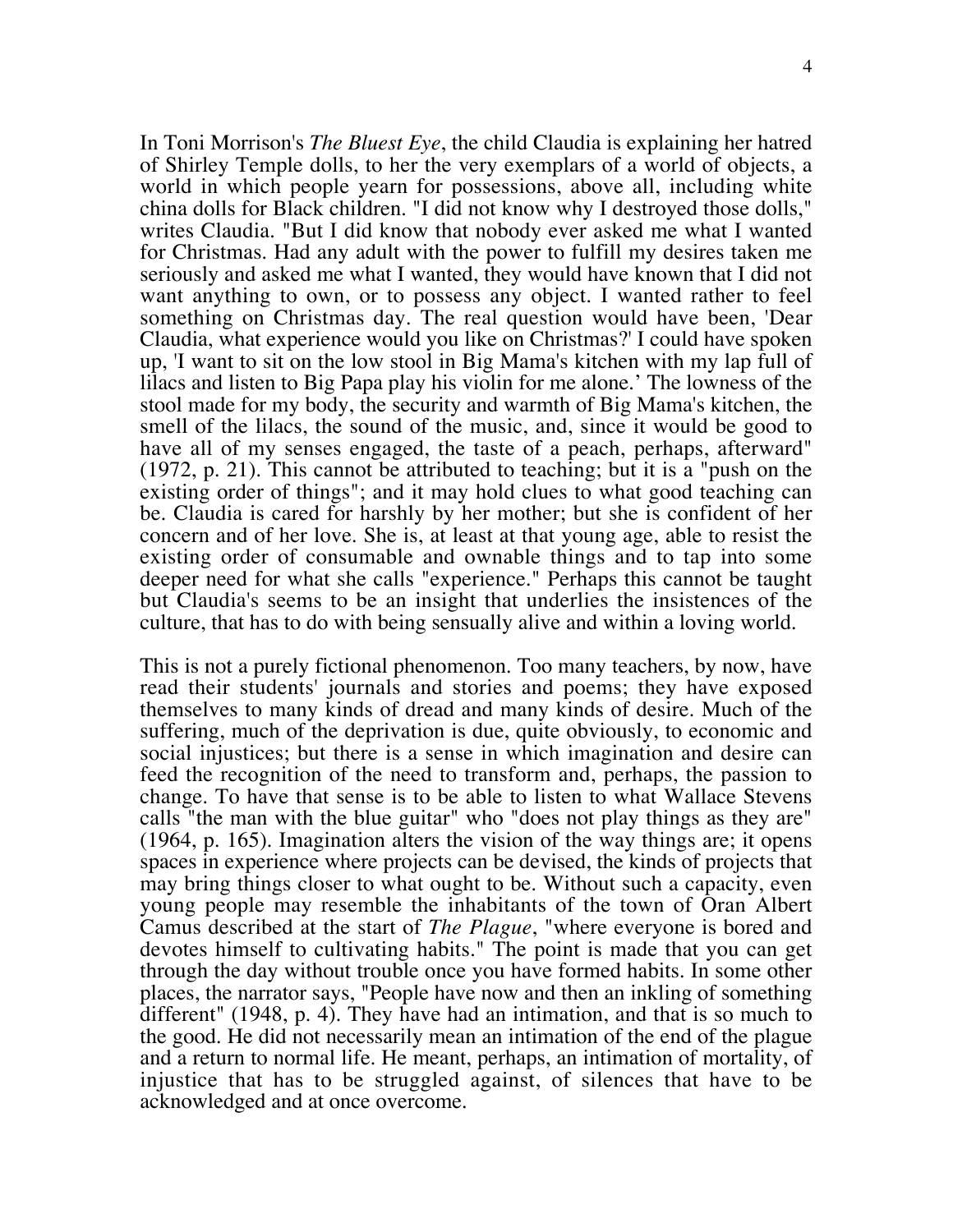For us, that may imply a recognition, not solely of the human condition, but of the contradictions in what we think of as a democratic society. Even to think about bringing about significant changes within the school is to contest on many levels the behaviorist, stratifying tendencies that still mark the culture as it impinges on the school. To encourage the young to develop visions of what might be and then, against those visions recognize how much is lacking and what it may be to strike against all sorts of easy platitudes that obscure the turmoil of change. Most of us realize that, only when we envisage a better social order, do we find the present one in many ways unendurable and stir ourselves to repair. The sight and description of the new schools at the present time- the Coalition schools, the Charter schools, the New Vision Schools--make it uniquely possible to identify what is wrong with the traditional schools. All we need to do is to take heed of what can happen when a junior high school girl, caught in an overcrowded city school, visits one of the new theme schools. Abruptly, she may notice what is lacking in her own school: a brightly decorated classroom, small groups and family circles, a breaking through of the forty-five minute class period. Without witnessing a better state of things, she could not have realized what was lacking, what was wrong.

Sometimes, introduced to a reflective or a learning community, someone will become aware of the dearth of understanding in her/his own domain, of the blocks to knowing and to questioning. Sometimes, a teacher or a relative or a friend may pay heed, as does the singer Shug Avery in *The Color Purple* (Walker, 1982). She suggests to Miss Celie a way of being without "that old white man" in her head, actually a way of becoming free. Celie writes: "Trying to chase that old white man out of my head. I been so busy thinking bout him I never truly notice nothing God make. Not a blade of corn (how it do that?) not the color purple (where it come from?) Not the little wild flowers. Nothing." (p. 25). She, too, made aware of alternatives, can discover that "she feels like a fool" because of what she was never enabled to notice and about which she had never asked.

Inklings and intimations, of course, are not sufficient, as the townspeople in Oran discovered when they organized sanitary squads to fight the plague, "since they knew it was the only thing to do" (p. 120). Imagination is what imparts a conscious quality to experience and the realization that things do not repeat themselves, that experience should not be expected to be uniform or frictionless. Imagination, moreover, is enriched and stimulated through live encounters with others, through exposure to diverse vantage points and unfamiliar ways of looking at the world. Imagination should not, however, as Dewey warned, be permitted to run loose so that it merely builds "castles in the air" and lets "them be a substitute for an actual achievement which involves the pains of thought" (1916, p. 404). Yes, there are distinctive moments made possible by the poetic imagination; but the social and ethical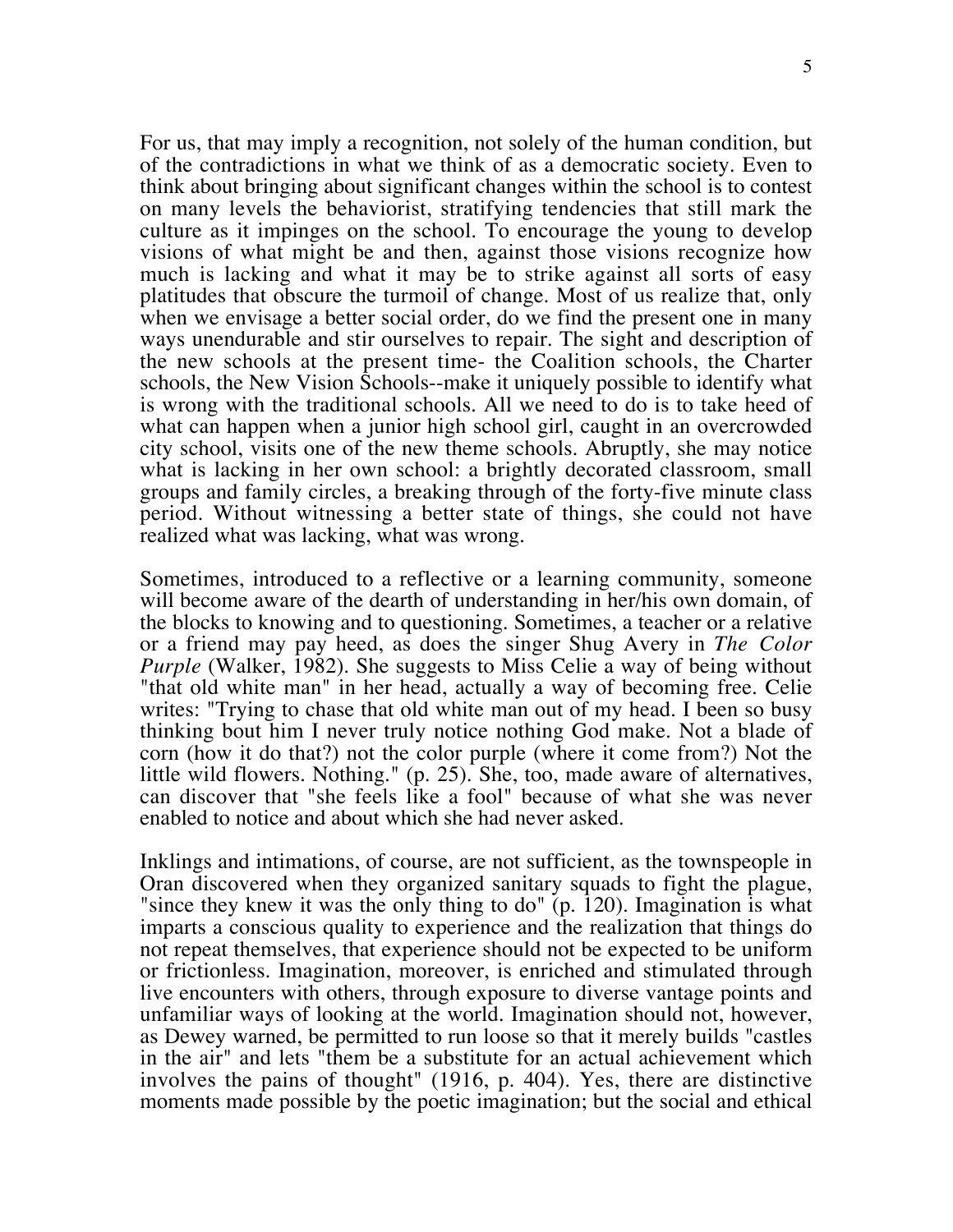imagination is concerned for using ideas and aspirations to reorganize the environment or the lived situation.

Paulo Freire had this in mind when he wrote about the shaping of a critical discourse that showed adult learners "the lovelier world to which they aspired was being announced, somehow anticipated, in their imagination. It was not a matter of idealism. Imagination and conjecture about a different world than the one of oppression are as necessary to the praxis of historical 'subjects' (agents in the process of transforming reality as it necessarily belongs to human toil that the worker or artisan first have in his or her head a design a 'conjecture,' of what he or she is about to make"(1994, p. 39). Freire believes that democratic education requires enabling ordinary people to develop their own language, derived from their readings of their own social realities, their own namings, their own anticipations of a better state of things. We might return to the present use of story-telling, especially contextualized story-telling, by means of which young people explore the influences of social life on their becoming, of race and gender and ethnic membership, of traditions, of the stories told to them.

Dialogue can arise from story telling in a shared classroom space; and out of dialogue and conjecture can come the making of projects also shared. They may be as simple and concrete as polling the neighborhood mothers on immunization of their babies, as rehabilitating rooms somewhere for homeless classmates, as volunteering for a tutoring program, as organizing street dances or a marching band. There is considerable talk these days of how fair societies may be nurtured in families, schools, work places, and congregations. Modern democracies, says Michael Sandel (1996), can be nourished close to home, in settings where people experience and act upon accepted responsibility. One of his examples is of the civil rights movement, which actually began in small black Baptist churches in the South and extended from there to a national movement. We might be reminded also of Vaclav Havel writing from prison a decade ago. He found hope in small student movements, ecological movements, peace movements, because he believed that "human communality" begins in a "renaissance of elementary human relationships which new projects can at the very most only mediate" (1989, p. 371). This may well ascribe new importance to the school and to teachers willing to foster the values Havel talked about: "love, charity, sympathy, tolerance, understanding, self-control, solidarity, friendship, feelings of belonging, the acceptance of concrete responsibility for those close to one"--all with an eye on the social formations that decide the fate of the world. Freire, also thinking of how to move beyond the small community, the local, spoke about "the invention of citizenship," clearly with imagination in mind once again (p. 39).

The processes of speaking, writing, and reading must be attended to; there must be reflectiveness with regard to the languages in use--the language of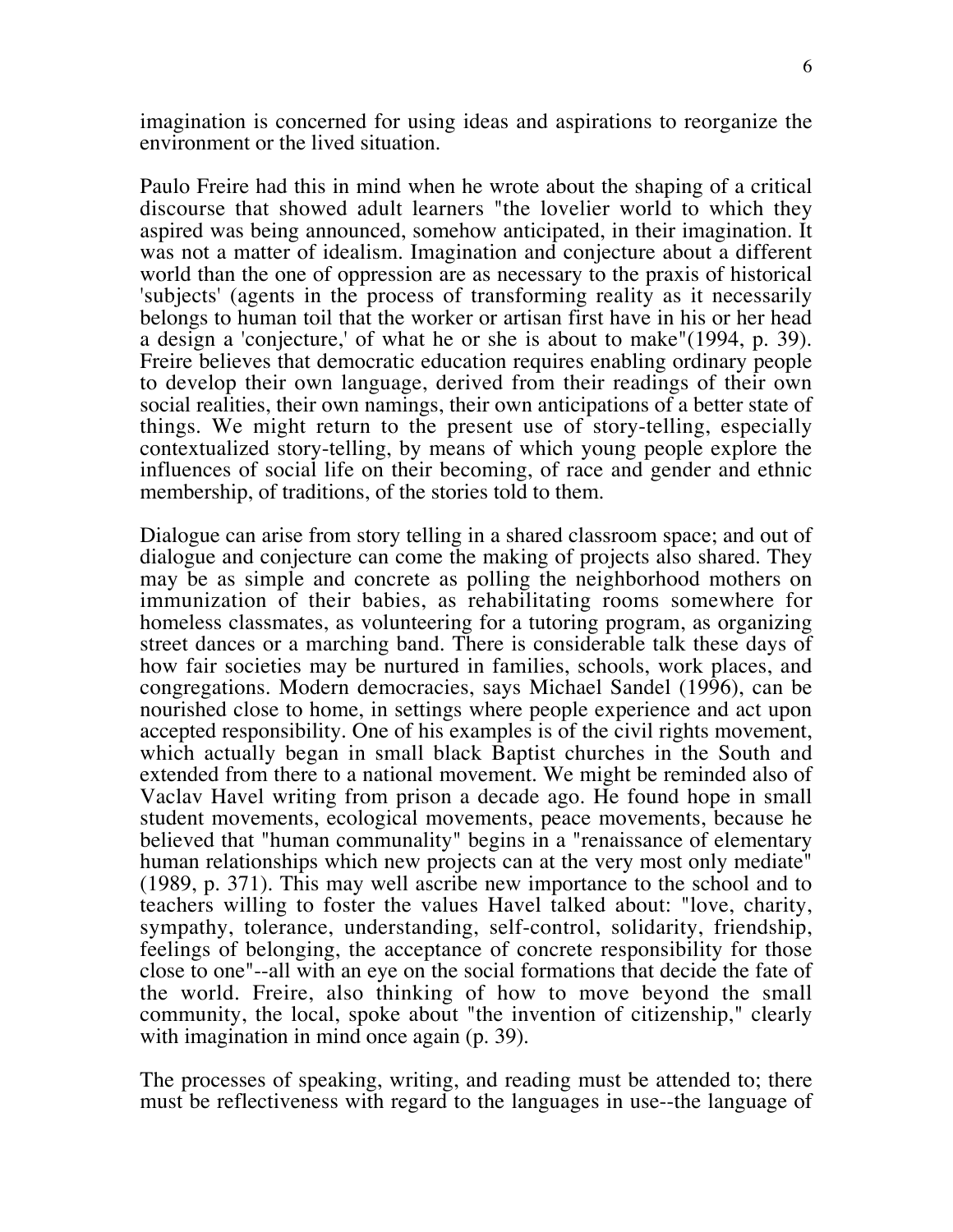images, of technology, of ordinary communication grounded in everyday life. The current interest in narrative and in the landscapes on which people's stories take shape is enabling many learners to explore their own idioms, to create projects by means of which they can identify themselves. To do that is inevitably to take the social setting into account, the social situation without which no self can come to be. We might recall Edward Said saying that no one is purely one thing, that "labels like Indian, or woman, or Muslim, or American are not more than starting points, which if followed into actual experience for only a moment are quickly left behind" (l991,p. 336). We need to listen to other echoes in the garden, he reminds us, to attend to the continuity of old traditions as well as to the connections only now being disclosed. Both require a consciousness of location, an awareness of both contemporaries and predecessors.

We are realizing how much the negotiation of identity today has to do with connectedness and membership; and the notion of participant membership has to feed into our conceptions of democratic citizenship. Visions of public spaces may open, if we allow them to, spaces where all kinds of persons can come together in collaborative concern for what is lacking or what is wrong, what needs to be improved or repaired. The greatest obstacle in the way, as Hannah Arendt saw it, is "thoughtlessness--the heedless recklessness or hopeless confusion or complacent repetition of truths which have become trivial and empty..." (1958, p. 5). Clearly, this has pedagogical implications, as did Dewey's warning about a "social pathology" standing in the way of inquiry into social conditions. "It manifests itself in a thousand ways," he wrote, "in querulousness, in impotent drifting, in uneasy snatching at distractions, in idealization of the long established, in a facile optimism assumed as a cloak, in glorification of things 'as they are'..." (1954,p. 170). Again, there is the implied demand for attention to a "blue guitar," even as persons are asked to think about their own thinking, their own denials, their own ends in view. Both Dewey and Arendt paid attention to the problem of impersonality and to the empty sociability taking over from community. Both spoke of business, consumerism, and (in time) of bureaucracy. Action and the sense of agency were crucial for both; their writings urged readers to appear before one another, to allow something to take shape between them, a space where diverse beings could reach towards possibility.

Both knew that dialogue and communication were focal and, when conceivable, face-to-face communication, with persons addressing one another as who, not what they were. It was the lack of authentic communication, Dewey wrote, that led to the "eclipse of the public." He pointed out that Americans had at hand "the physical tools of communication as never before, but the thoughts and aspirations congruent with them are not communicated and therefore are not common. Without such communication, the public will remain shadowy and formless, seeking spasmodically for itself, but seizing and holding its shadow rather than its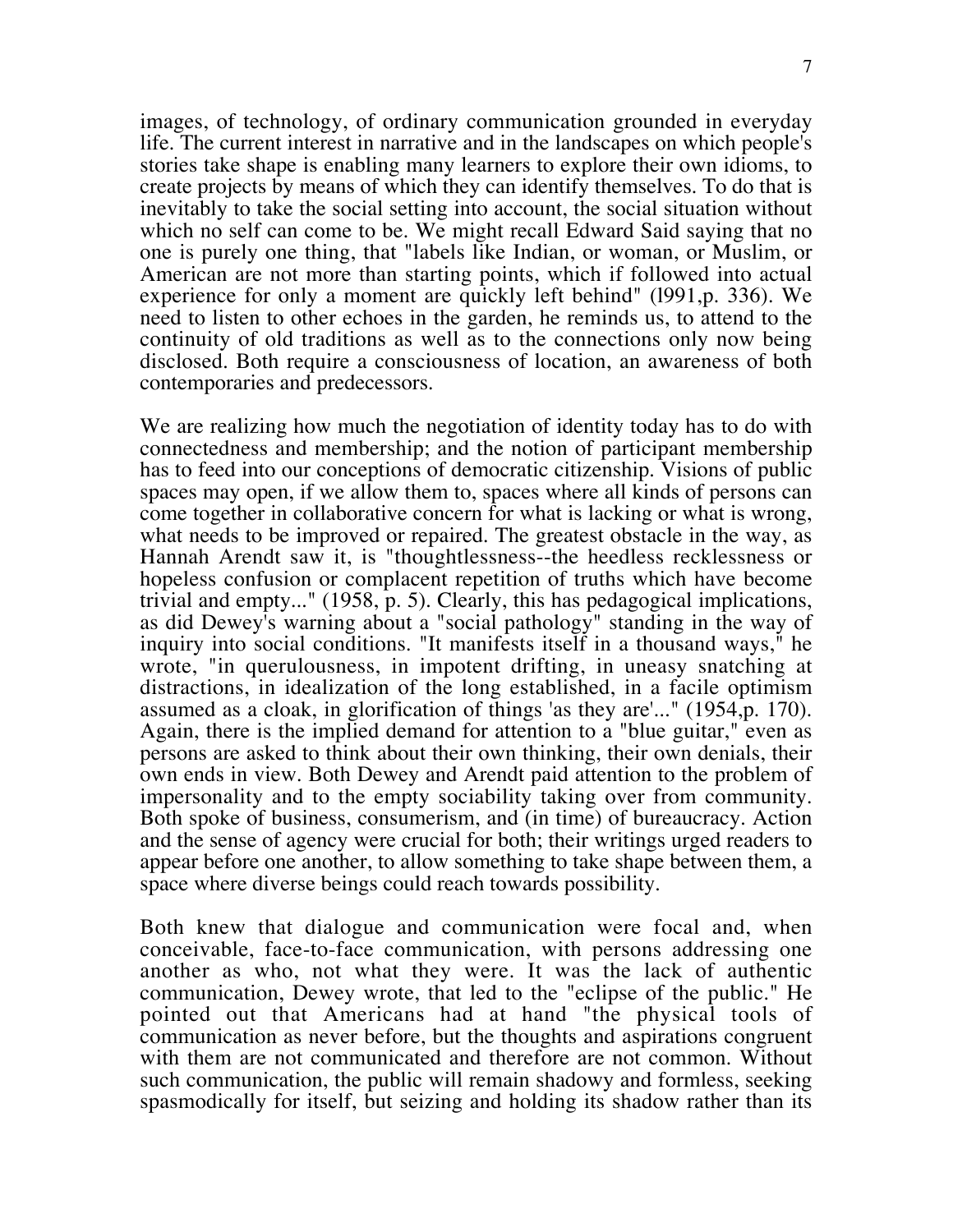substance" (1954, p. 142). Writing seventy years ago, Dewey may have anticipated the predicaments of a computerized society with a public transmuted into audience or listeners interested in consumption of ideas as well as goods. He might not have been surprised by the crotchety, of insulting telephone calls to the talk shows by the prayerful heaves at evangelists' meetings, the shouts at rock concerts, the hoots and screams at football games. Certainly, people are entitled to make all sorts of sounds, to express themselves in multiple ways; but when the "thoughts and aspirations" Dewey sought are subsumed under noise and sound bytes, teachers are challenged to pay heed.

Classroom preoccupations with efficacy or technical efficiency or even "world-class standards" will not solve the problem of communication or the "eclipse of the public." Nor will they suffice when it comes to consideration of the arts of practice, much less the arts and mystery of being human. The things covered up by "highly efficient talk and double talk" (Arendt, 1968, p. viii) still call for many kinds of illumination. Teachers may well be among the few in a position to kindle the light that might illuminate the spaces of discourse and events in which young newcomers have some day to find their ways. Dewey wrote that "democracy is a name for a life of free and enriching communion. It had its seer in Walt Whitman" (1954, p. 184). Whitman's "Song of Myself" comes insistently to mind, with its call for liberation and for equity! "Unscrew the locks from the doors'", he wrote. "Unscrew the doors themselves from their jambs'/ Whoever degrades another degrades me,/ And whatever is done or said returns at last to me./ Through me the afflatus surging and surging, through me the current and index./ I speak the pass-word primeval, I give the sign of democracy,/ By God' I will accept nothing which all cannot have their counterpart of on the same terms" (1931, p. 53). Dewey knew this was not a definition of democracy, nor a series of slogans nor a sermon nor a lesson in political science. The function of art "has always been," he said, "to break through the conventionalized and routine consciousness." Art is what touches "the deeper levels of life," and when they are touched "they spring up as desire and thought. This process is art." And then: "Artists have always been the real purveyors of the news, for it is not the outward happening in itself which is new, but the kindling by it of emotion, perception and appreciation" (p. 184).

It must be noted that Dewey affirmed the uses of the arts in the midst of a study of the public, and he spoke about the "deeper levels of life" at the end of the chapter called "Search for the Great Community." Not only was he emphasizing the place of art experiences in moving persons beyond what was fixed and stale and taken for granted. He was suggesting once again the importance of informing the state of social affairs with knowledge, intelligence, and the kinds of connections--past and present--that compose the fabric of what we have come to call the common world. Teachers, often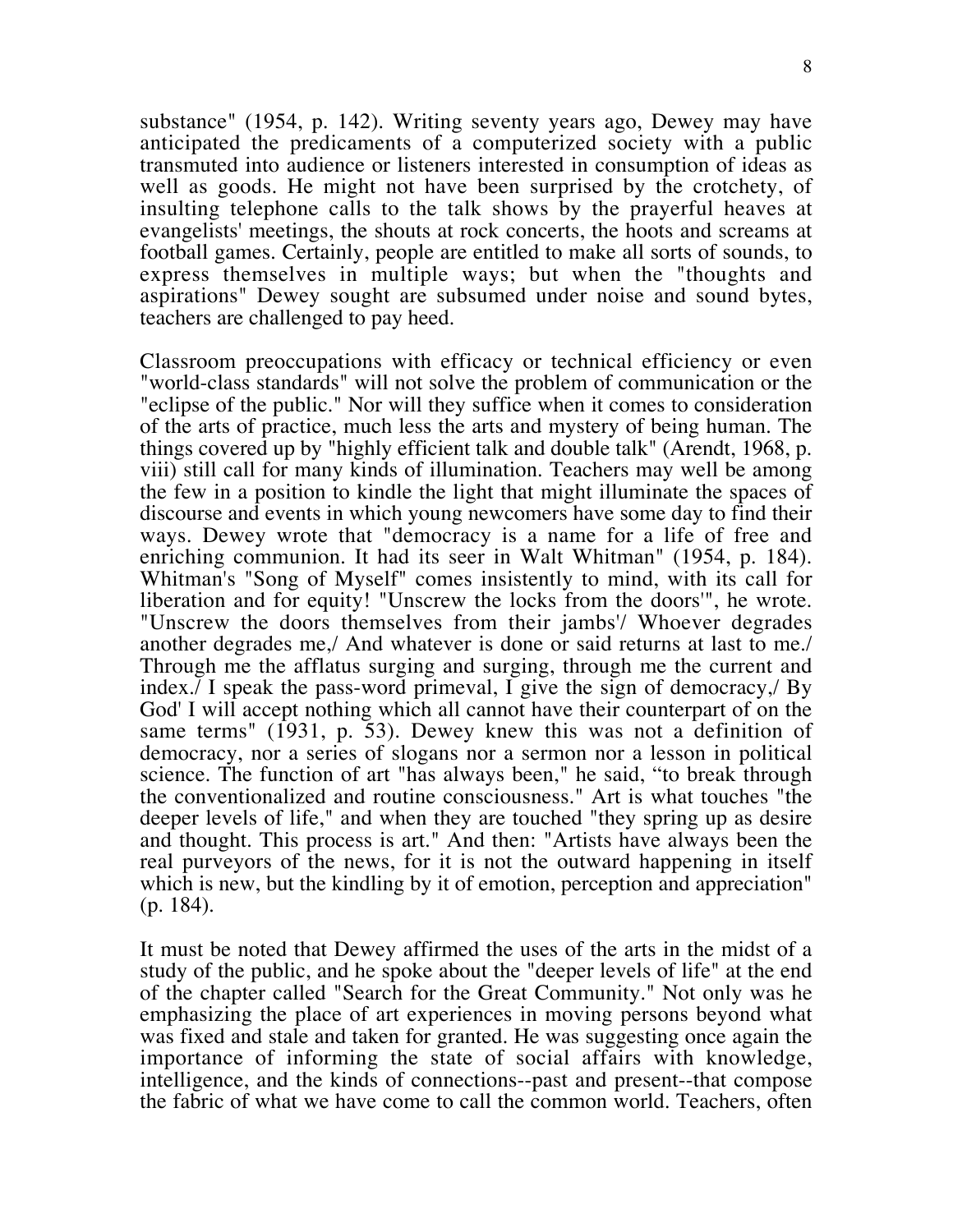troubled by charges of imposition of white, western culture upon young people arriving from different worlds, are often at a loss when it comes to providing the kinds of shared cultural referents that help weave networks of relationship. There was a time when the Scriptures offered something in common, or the orations of statesmen like Thomas Jefferson and Abraham Lincoln, or certain plays of Shakespeare, or folktales or (beginning in the l9th century) fictions capturing aspects of the American experience at sea, in the woods on the rivers, on the open roads. It is said today that television shows have replaced such common cultural holdings: '"David Letterman", "The Today Show," and " Saturday Night Live" shape the culture's conversation, and the "deeper levels of life" are rolled over or ignored.

Teachers concerned about illumination and possibility know well that there is some profound sense in which a curriculum in the making is very much a part of a community in the making. Many are aware of the call on the part of hitherto marginal groups--ethnic minorities, women, gays and lesbians--for an inclusion of their own traditions in what is sometimes thought of as the "core" of intellectual and artistic life. For all the dissonances and uneasiness, there is a demand for a kind of historical consciousness on the part of diverse persons within and outside of their associations. That signifies a recognition that the past is like a stream in which all of us in our distinctiveness and diversity participate every time we try to understand. There are, of course, thousands of silenced voices still; there are thousands of beings striving for visibility; there are thousands of interpretations still to be made, thousands of questions to be posed.

The common world we are trying to create may be thought of as a fabric of interpretations of many texts, many images, many sounds. We might think of interpreted experiences with such texts taking the place of a tradition in the old sense of canonical objectivity. When Hannah Arendt wrote about a common world (1958), she put her stress on the innumerable perspectives through which that common world perceives itself and for which a common denominator can never be devised. In a classroom, this would mean acknowledgment of and recognition of the different biographical histories that affect the shaping of perspectives. More than in previous times, teachers are asked to confront and honor the differences even as they work for a free and responsible acceptance of the norms marking whatever community is in the making: concrete responsibility for one another; respect for the rights of others; solidarity; regard for reflective habits of thought. At once, there are the ways of thinking and seeing that enable various young persons to decode and interpret what is made available: the ability to distinguish among the discourses in use, to have regard for evidence and experience, to be critically conscious of what is read and heard, to construct meanings in the diverse domains of their lives. "Be it grand or slender," said Toni Morrison in her Nobel Address, "burrowing, blasting or refusing to sanctify; whether it laughs out loud or is a cry without an alphabet, the choice word or the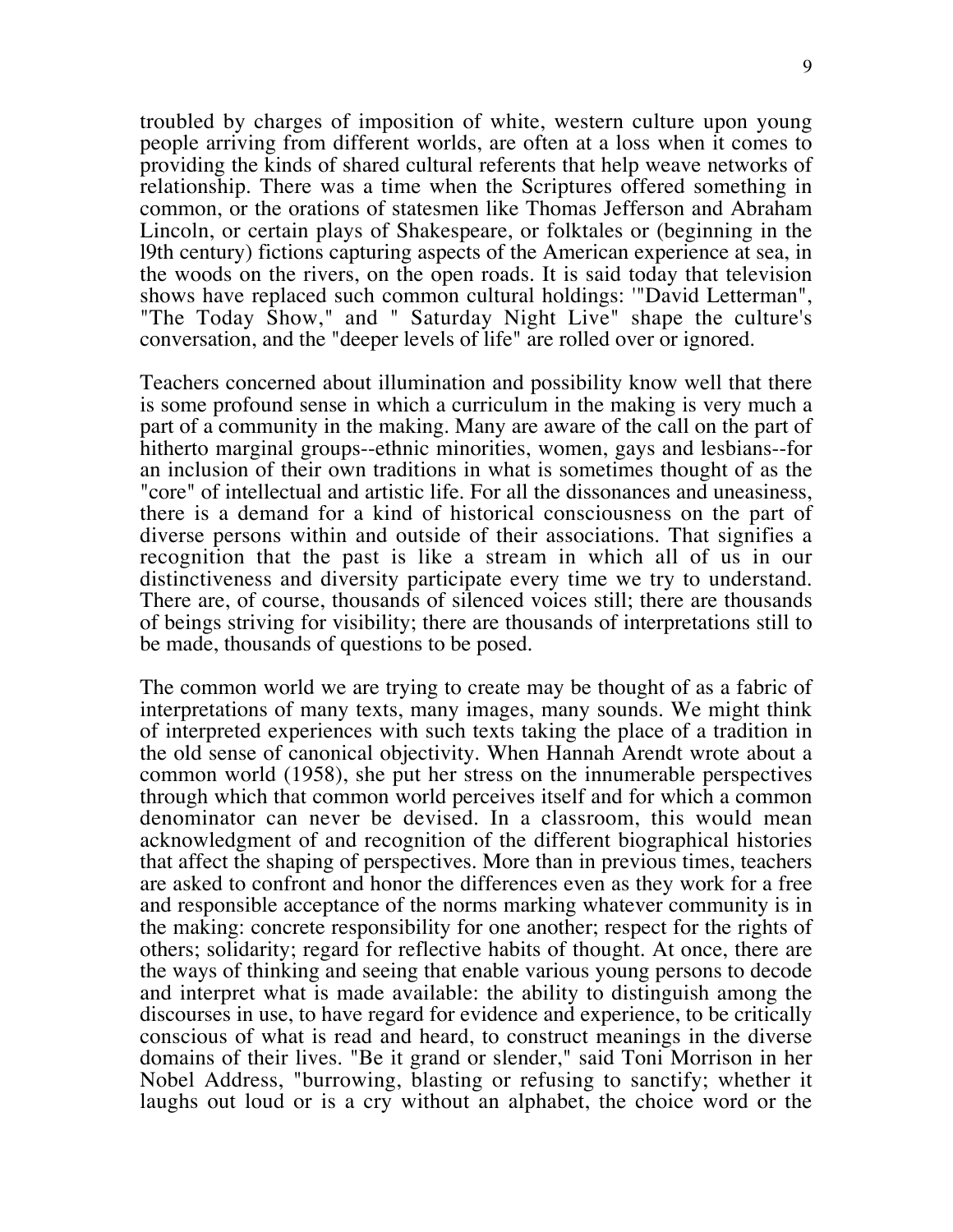chosen silence, unmolested language surges toward knowledge, not its destruction. But who does not know of literature banned because it is interrogative; discredited because it is critical; erased because alternate? And how many are outraged by the thought of a self-ravaged tongue? Word-work is sublime because it is generative; it makes meaning that secures our difference, our human difference--the way in which we are like no other life. We die. That may be the meaning of life. But we do language. That may be the measure of our lives" (March/April 1996, p. 11). This should apply to all the young, whoever they are, if--like Whitman and Morrison as well--we refuse at last to withhold recognition, to degrade or to exclude.

Michael Fischer, an ethnologist also concerned for connectedness, writes about the importance of the present tendency to encourage participation of readers themselves in the production of meaning. The conscious effort to move readers to respond to incompleteness and make connections becomes, he suggests, an ethical device attempting to activate in readers a "desire for communitas with others, while preserving rather than effacing differences" (1986, p. 233). We might visualize interpretive encounters with Hawthorne's Hester Prynne daring to engage in speculative thought while living on the verge of the wilderness; Melville's Bartleby who "preferred not to," compared with "a piece of wreckage in the mid Atlantic": Edith Wharton's Lily Bart, caught like a cog in the wheel of a material society. Or we might think of the narrator of Ellison's *Invisible Man* saying he has "whipped it all except the mind, the mind. And the mind that has conceived a plan of living must never lose sight of the chaos against which that pattern was conceived." Or the chaos due to nameless pollution and the falsifications of the media in De Lillo's *White Noise*, or Doctorow's cities with their denials and their cover-ups and their violations of children. Or Tillie Olsen's narrator standing behind her ironing board, hoping only that her daughter will be more than a dress beneath the iron. And so many other voices, Hispanic and Asian and Native American, all activating questions whose answers create no "common denominator," but which make each text deeper, richer, more expansive, yes, and more replete with mystery.

That, in part, suggests what is meant by teaching as possibility in dark and constraining times. It is a matter of awakening and empowering today's young people to name, to reflect, to imagine, and to act with more and more concrete responsibility in an increasingly multifarious world. At once, it is a matter of enabling them to remain in touch with dread and desire, with the smell of lilacs and the taste of a peach. The light may be uncertain and flickering; but teachers in their lives and works have the remarkable capacity to make it shine in all sorts of corners and, perhaps, to move newcomers to join with others and transform. Muriel Rukeyser has written:

Darkness arrives splitting the mind open.